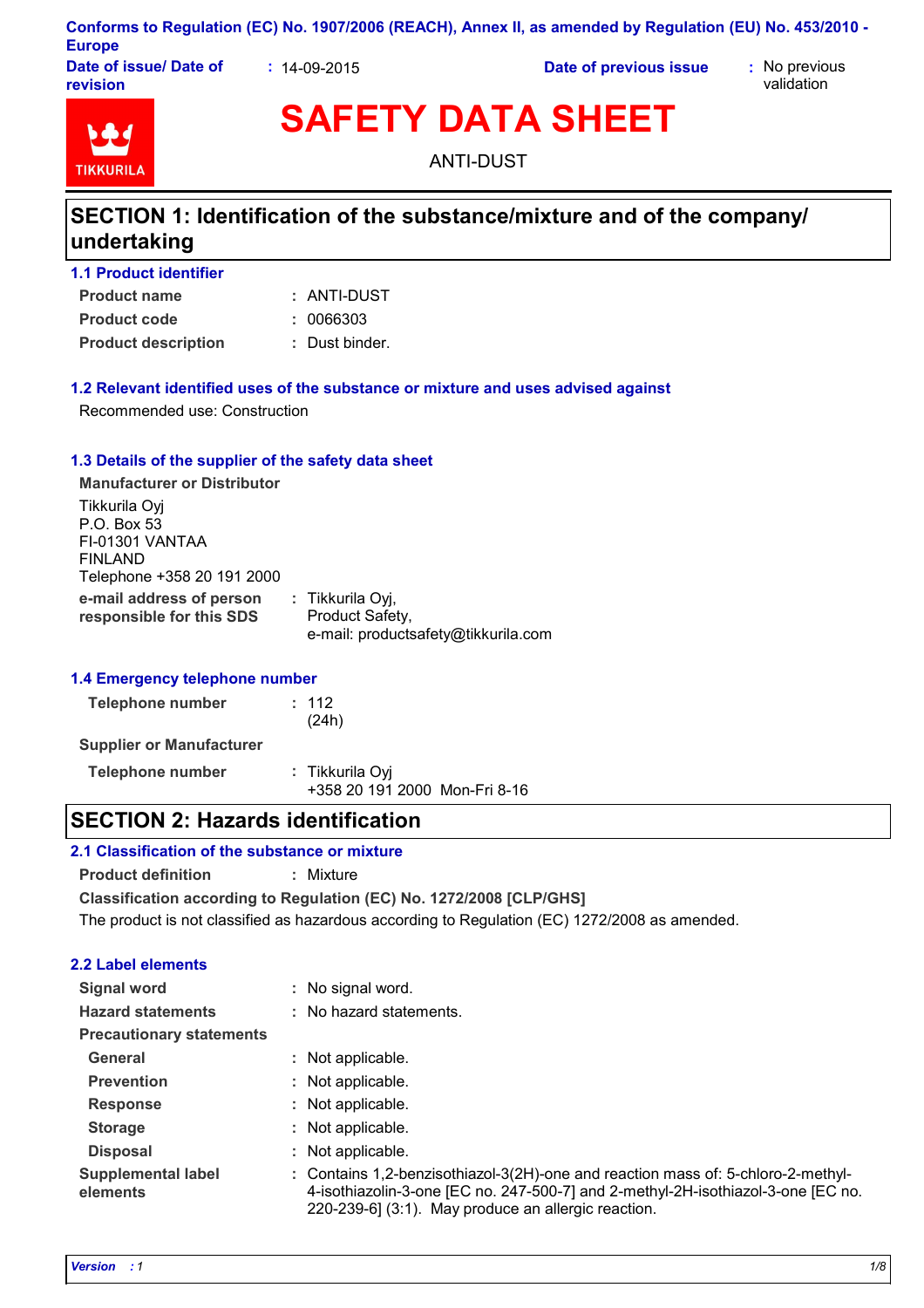|  |  | Date of issue/Date of revision |
|--|--|--------------------------------|
|  |  |                                |

*Date of previous issue No previous ANTI-DUST Date of issue/Date of revision 14.09.2015 validation.*

Wear protective gloves.

#### **2.3 Other hazards**

**Other hazards which do : not result in classification** : None known.

### **SECTION 3: Composition/information on ingredients**

| <b>3.2 Mixtures</b> |  |
|---------------------|--|
|                     |  |

**3.2 Mixtures :** Mixture

|                                                                                                                                                     |                                 |          | <b>Classification</b>                                                                                                                                                                                                                         |              |
|-----------------------------------------------------------------------------------------------------------------------------------------------------|---------------------------------|----------|-----------------------------------------------------------------------------------------------------------------------------------------------------------------------------------------------------------------------------------------------|--------------|
| <b>Product/ingredient</b><br>name                                                                                                                   | <b>Identifiers</b>              | $\%$     | <b>Regulation (EC) No.</b><br>1272/2008 [CLP]                                                                                                                                                                                                 | <b>Notes</b> |
| 1,2-benzisothiazol-3(2H)-one                                                                                                                        | EC: 220-120-9<br>CAS: 2634-33-5 | < 0.05   | Acute Tox. 4, H302<br>Skin Irrit. 2, H315<br>Eye Dam. 1, H318<br>Skin Sens. 1, H317<br>Aquatic Acute 1, H400<br>Aquatic Chronic 2, H411                                                                                                       |              |
| reaction mass of: 5-chloro-2-methyl-<br>4-isothiazolin-3-one [EC no.<br>247-500-7] and 2-methyl-2H-<br>isothiazol-3-one [EC no. 220-239-6]<br>(3:1) | CAS: 55965-84-9                 | < 0.0015 | Acute Tox. 3, H301<br>Acute Tox. 3, H311<br>Acute Tox. 3, H331<br>Skin Corr. 1B, H314<br>Skin Sens. 1, H317<br>Aquatic Acute 1, H400<br>Aquatic Chronic 1, H410<br>See Section 16 for the full<br>text of the H statements<br>declared above. |              |

There are no additional ingredients present which, within the current knowledge of the supplier, are classified and contribute to the classification of the substance and hence require reporting in this section.

There are no additional ingredients present which, within the current knowledge of the supplier and in the concentrations applicable, are classified as hazardous to health or the environment, are PBTs or vPvBs or have been assigned a workplace exposure limit and hence require reporting in this section.

Occupational exposure limits, if available, are listed in Section 8.

Notes, if applicable, refer to Notes given in Annex VI of 1272/2008/EC.

### **SECTION 4: First aid measures**

| <b>4.1 Description of first aid measures</b> |                                                                                                                                                                                                      |
|----------------------------------------------|------------------------------------------------------------------------------------------------------------------------------------------------------------------------------------------------------|
| General                                      | : In all cases of doubt, or when symptoms persist, seek medical attention. Show this<br>safety data sheet or label to the doctor if possible.                                                        |
| Eye contact                                  | : Check for and remove any contact lenses. Immediately flush eyes with plenty of<br>lukewarm water, keeping eyelids open. Continue to rinse for at least 10 minutes.                                 |
| <b>Inhalation</b>                            | : Remove to fresh air.                                                                                                                                                                               |
| <b>Skin contact</b>                          | : Wash skin thoroughly with soap and water or use recognized skin cleanser. Do<br>NOT use solvents or thinners.                                                                                      |
| Ingestion                                    | : If accidentally swallowed rinse the mouth with plenty of water (only if the person is<br>conscious). If significant amounts have been swallowed or if symptoms persist,<br>seek medical attention. |

#### **4.2 Most important symptoms and effects, both acute and delayed**

See Section 11 for more detailed information on health effects and symptoms. Contains:

1,2-benzisothiazol-3(2H)-one mixture of: 5-chloro-2-methyl-4-isothiazolin-3-one [EC no. 247-500-7] and 2-methyl-2H -isothiazol-3-one [EC no. 220-239-6] (3:1) May produce an allergic reaction.

#### **4.3 Indication of any immediate medical attention and special treatment needed**

None.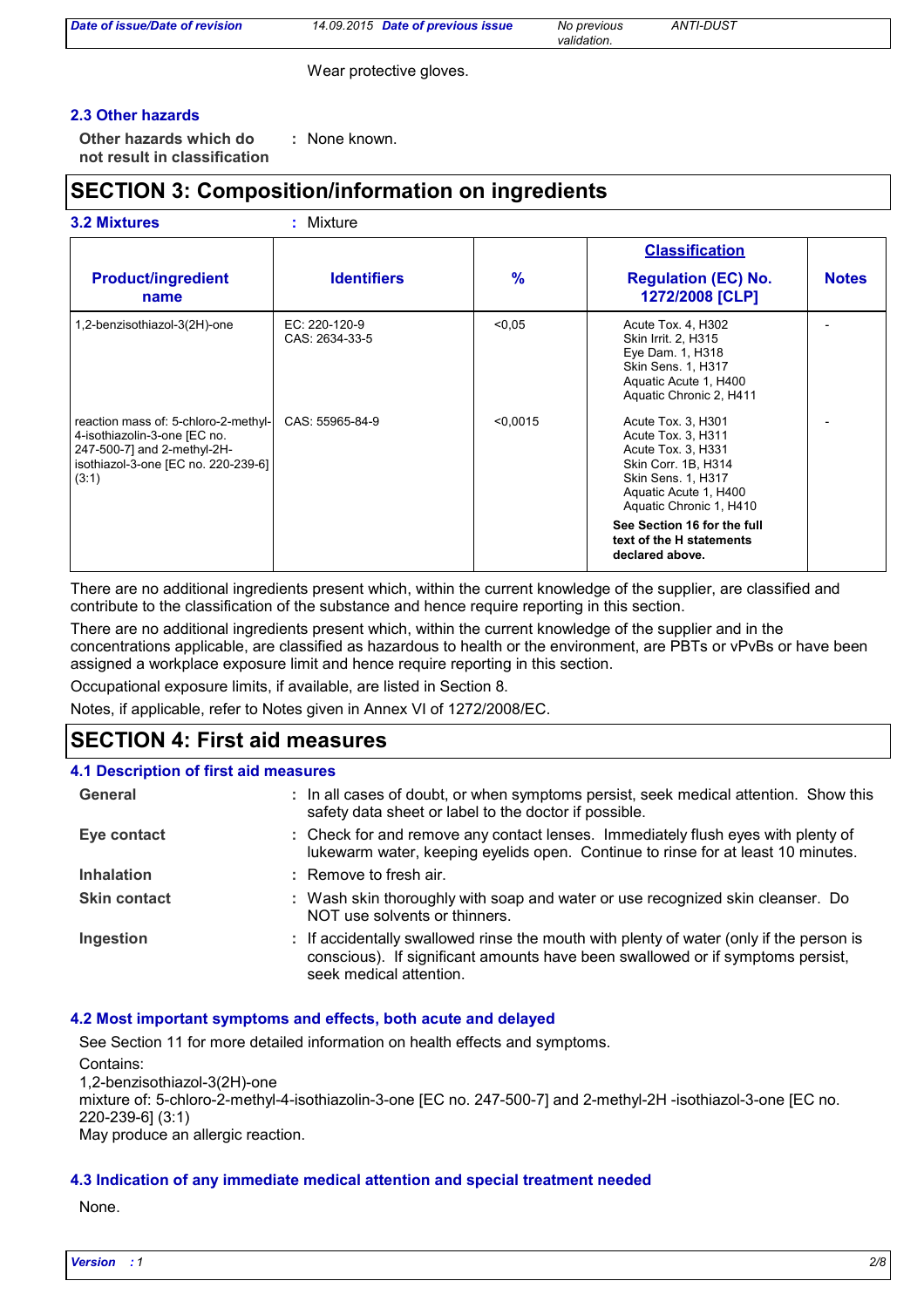*validation.*

# **SECTION 5: Firefighting measures**

| 5.1 Extinguishing media           |                                                                                     |
|-----------------------------------|-------------------------------------------------------------------------------------|
| Suitable extinguishing            | : Use an extinguishing agent suitable for the surrounding fire. Recommended:        |
| media                             | Alcohol resistant foam, CO <sub>2</sub> , powders or water spray/mist.              |
| Unsuitable extinguishing<br>media | : Do not use a direct water jet that could spread the fire.                         |
|                                   | 5.2 Special hazards arising from the substance or mixture                           |
| Hazards from the                  | : This product is not classified as flammable. Fire will produce dense black smoke. |
| substance or mixture              | Exposure to decomposition products may cause a health hazard.                       |
| <b>Hazardous thermal</b>          | When exposed to high temperatures, may produce hazardous decomposition              |
| decomposition products            | products, such as carbon monoxide and dioxide, smoke, oxides of nitrogen etc.       |

#### **5.3 Advice for firefighters**

| <b>Special protective actions</b>                        | Use water spray to keep fire-exposed containers cool. Do not release runoff from |
|----------------------------------------------------------|----------------------------------------------------------------------------------|
| for fire-fighters                                        | fire to drains or watercourses.                                                  |
| <b>Special protective</b><br>equipment for fire-fighters | : Appropriate breathing apparatus may be required.                               |

### **SECTION 6: Accidental release measures**

| <b>6.1 Personal precautions,</b><br>protective equipment and<br>emergency procedures | : Refer to protective measures listed in sections 7 and 8.                                                                                                                                                                                                               |
|--------------------------------------------------------------------------------------|--------------------------------------------------------------------------------------------------------------------------------------------------------------------------------------------------------------------------------------------------------------------------|
| <b>6.2 Environmental</b><br>precautions                                              | : Do not allow to enter drains, water courses or soil.                                                                                                                                                                                                                   |
| 6.3 Methods and materials<br>for containment and<br>cleaning up                      | : Contain and collect spillage with non-combustible, absorbent material e.g. sand,<br>earth, vermiculite or diatomaceous earth and place in container for disposal<br>according to local regulations. Preferably clean with water or detergent. Avoid using<br>solvents. |
| 6.4 Reference to other<br><b>sections</b>                                            | : See Section 1 for emergency contact information.<br>See Section 13 for additional waste treatment information.                                                                                                                                                         |

# **SECTION 7: Handling and storage**

| 7.1 Precautions for safe<br>handling                                          | : Skin contact with the product and exposure to spray mist and vapor should be<br>avoided. Avoid inhalation of dust from sanding. See Section 8 for information on<br>appropriate personal protective equipment. Eating, drinking and smoking should be<br>prohibited in areas where this material is handled and stored. Wash hands before<br>breaks and immediately after handling the product.                                                        |
|-------------------------------------------------------------------------------|----------------------------------------------------------------------------------------------------------------------------------------------------------------------------------------------------------------------------------------------------------------------------------------------------------------------------------------------------------------------------------------------------------------------------------------------------------|
| <b>7.2 Conditions for safe</b><br>storage, including any<br>incompatibilities | : Store in original container protected from direct sunlight in a dry, cool and well-<br>ventilated area, away from incompatible materials (see Section 10) and food and<br>drink. Keep container tightly closed. Containers that have been opened must be<br>carefully resealed and kept upright to prevent leakage. Recommended storage<br>temperature is $+5^{\circ}$ C +25°C. Do not allow to freeze. Store in accordance with local<br>regulations. |
| 7.3 Specific end use(s)                                                       | $:$ None.                                                                                                                                                                                                                                                                                                                                                                                                                                                |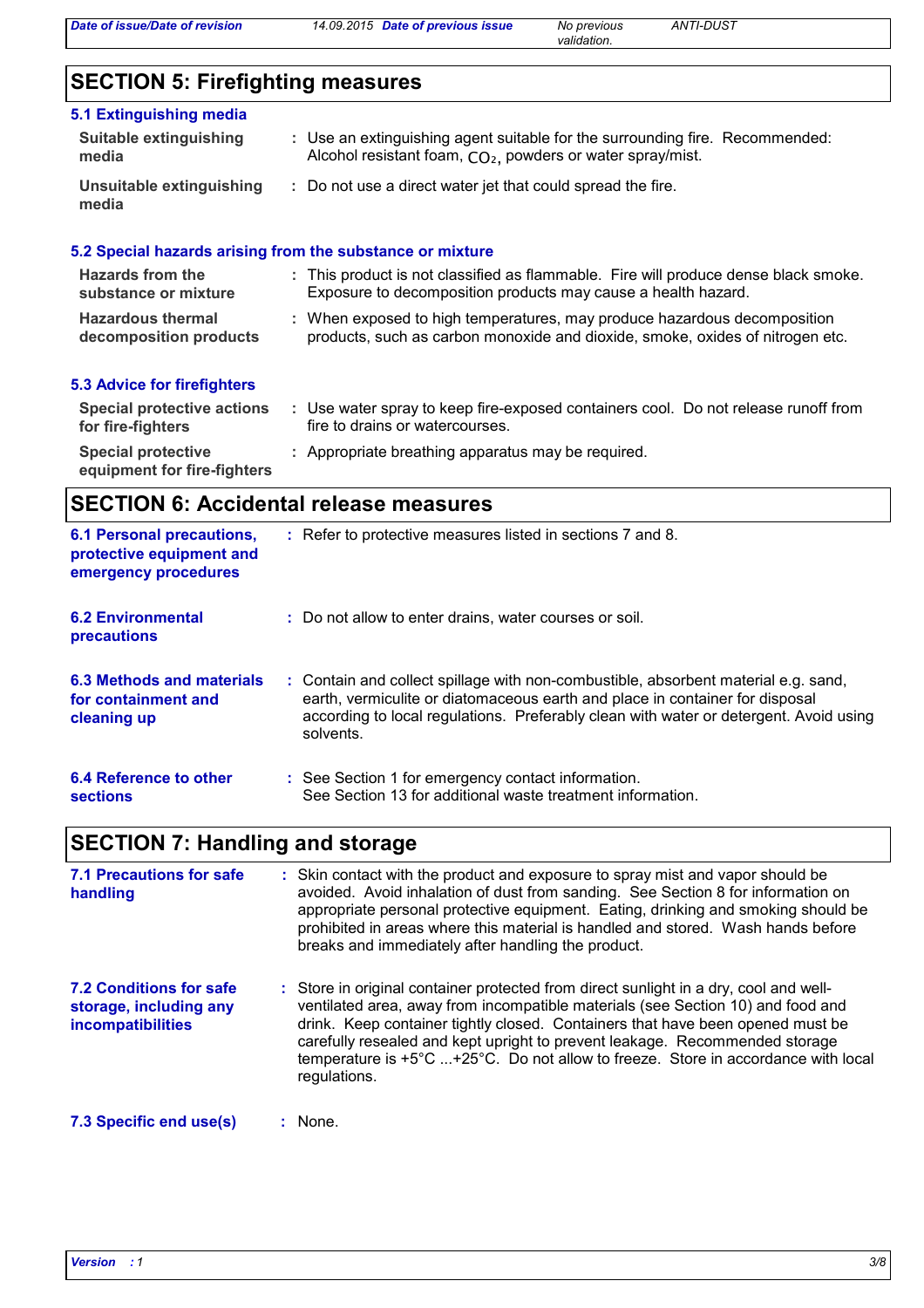### **SECTION 8: Exposure controls/personal protection**

#### **8.1 Control parameters**

**Occupational exposure limits**

No exposure limit value known.

**procedures**

Recommended monitoring : If this product contains ingredients with exposure limits, personal, workplace atmosphere or biological monitoring may be required to determine the effectiveness of the ventilation or other control measures and/or the necessity to use respiratory protective equipment.

*validation.*

#### **DNELs/DMELs**

No DNELs/DMELs available.

#### **PNECs**

No PNECs available.

#### **8.2 Exposure controls**

#### **Appropriate engineering controls**

Provide adequate ventilation. Comply with the health and safety at work laws.

#### **Individual protection measures**

| <b>Eye/face protection</b>    | : Safety eyewear should be used when there is a likelihood of exposure. Use safety<br>eyewear (EN166), especially during spray-application.                                                                                                                                                                                                                                                |
|-------------------------------|--------------------------------------------------------------------------------------------------------------------------------------------------------------------------------------------------------------------------------------------------------------------------------------------------------------------------------------------------------------------------------------------|
| <b>Hand protection</b>        | : Wear protective gloves. Gloves should be replaced regularly and if there is any<br>sign of damage to the glove material. The instructions and information provided by<br>the glove manufacturer on use, storage, maintenance and replacement must be<br>followed.<br>Recommended glove material (EN374):<br>> 8 hours (breakthrough time): nitrile rubber<br>Not recommended: PVA gloves |
| <b>Skin protection</b>        | : Wear appropriate personal protective clothing to prevent skin contact.                                                                                                                                                                                                                                                                                                                   |
| <b>Respiratory protection</b> | : If ventilation during spray-application is inadequate, use respirators with<br>combination filter AP, gas/dust filter (EN405:2001). Wear a respirator with type P2<br>filter during sanding (EN149:2001). Be sure to use an approved/certified respirator<br>or equivalent. Check that mask fits tightly and change filter regularly.                                                    |

### **SECTION 9: Physical and chemical properties**

#### **9.1 Information on basic physical and chemical properties**

| <b>Appearance</b>                                      |                                                          |
|--------------------------------------------------------|----------------------------------------------------------|
| <b>Physical state</b>                                  | : Liquid.                                                |
| Color                                                  | : Translucent.                                           |
| Odor                                                   | $:$ Mild.                                                |
| <b>Odor threshold</b>                                  | : Not relevant for the hazard assessment of the product. |
| рH                                                     | : Not applicable.                                        |
| <b>Melting point/freezing point</b>                    | $: 0^{\circ}$ C (water)                                  |
| Initial boiling point and                              | : $100^{\circ}$ C (water)                                |
| boiling range                                          |                                                          |
| <b>Flash point</b>                                     | : $>100 °C$                                              |
| <b>Evaporation rate</b>                                | : Not relevant due to the nature of the product.         |
| Flammability (solid, gas)                              | : Not applicable. Product is a liquid.                   |
| <b>Upper/lower flammability or</b><br>explosive limits | : No flammable ingredients present.                      |
| Vapor pressure                                         | : 3,2 kPa [room temperature] (water)                     |
| Vapor density                                          | : Not relevant for the hazard assessment of the product. |
| <b>Density</b>                                         | 1 g/cm <sup>3</sup>                                      |
| Solubility(ies)                                        | : Miscible in water.                                     |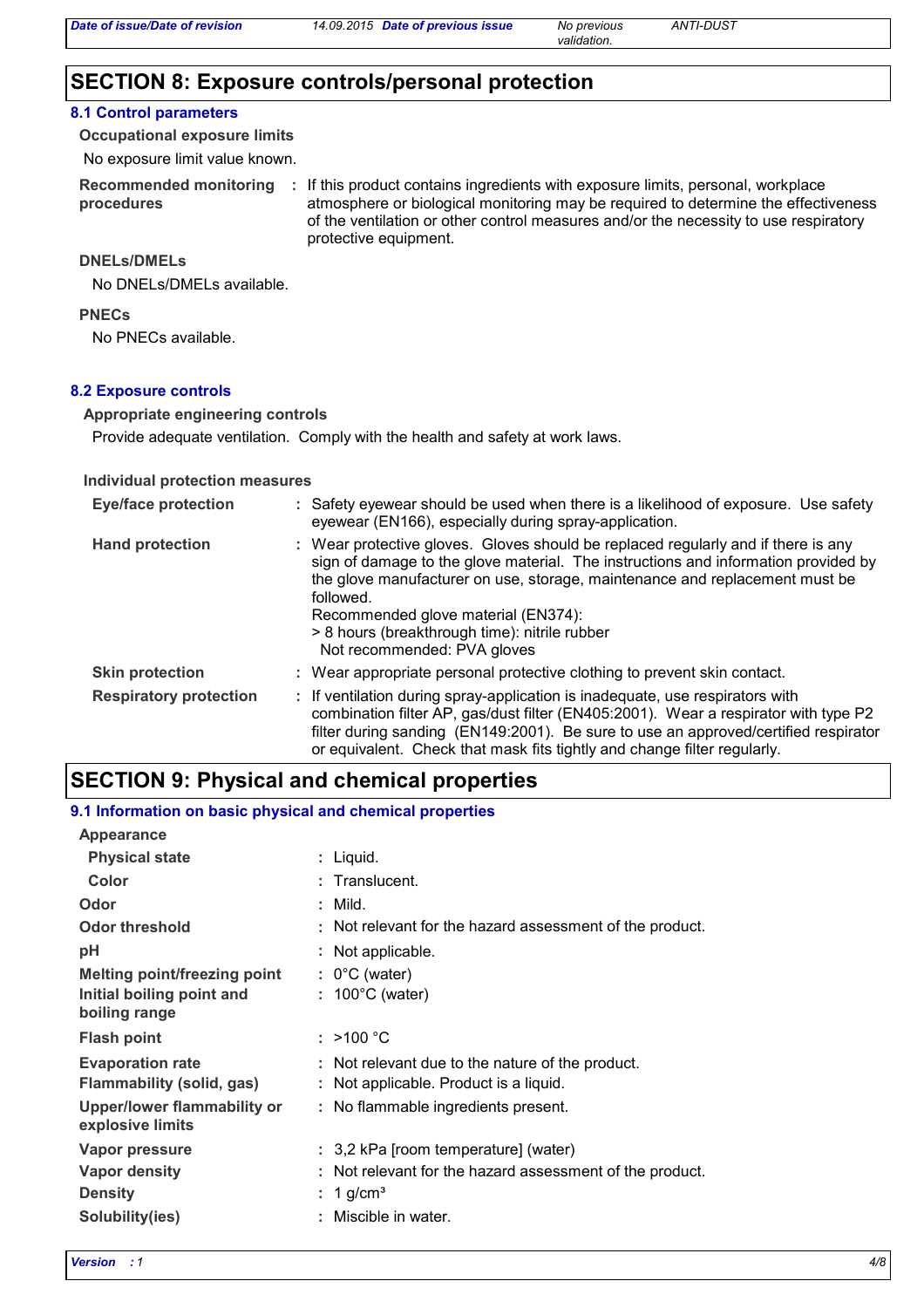| <b>Date of issue/Date of revision</b>                      | 14.09.2015 Date of previous issue                        | No previous<br>validation. | ANTI-DUST |  |
|------------------------------------------------------------|----------------------------------------------------------|----------------------------|-----------|--|
| Partition coefficient: n-octanol/: Not available.<br>water |                                                          |                            |           |  |
| <b>Auto-ignition temperature</b>                           | : Not relevant due to the nature of the product.         |                            |           |  |
| <b>Decomposition temperature</b>                           | : Not relevant for the hazard assessment of the product. |                            |           |  |
| <b>Viscosity</b>                                           | : Not relevant for the hazard assessment of the product. |                            |           |  |
| <b>Explosive properties</b>                                | : No explosive ingredients present.                      |                            |           |  |
| <b>Oxidizing properties</b>                                | : No oxidizing ingredients present.                      |                            |           |  |

#### **9.2 Other information**

No additional information.

| <b>SECTION 10: Stability and reactivity</b>       |                                                                                                                                                               |  |  |
|---------------------------------------------------|---------------------------------------------------------------------------------------------------------------------------------------------------------------|--|--|
| <b>10.1 Reactivity</b>                            | $:$ See Section 10.5.                                                                                                                                         |  |  |
| <b>10.2 Chemical stability</b>                    | : Stable under recommended storage and handling conditions (see Section 7).                                                                                   |  |  |
| <b>10.3 Possibility of</b><br>hazardous reactions | : Under normal conditions of storage and use, hazardous reactions will not occur.                                                                             |  |  |
| <b>10.4 Conditions to avoid</b>                   | : Avoid extreme heat and freezing.                                                                                                                            |  |  |
| 10.5 Incompatible materials                       | : Keep away from the following materials to prevent strong exothermic reactions:<br>oxidizing agents<br>strong acids<br>strong alkalis                        |  |  |
| <b>10.6 Hazardous</b><br>decomposition products   | : When exposed to high temperatures, hazardous decomposition products may be<br>produced, such as carbon monoxide and dioxide, smoke, oxides of nitrogen etc. |  |  |

# **SECTION 11: Toxicological information**

#### **11.1 Information on toxicological effects**

There is no testdata available on the product itself.

The product is not classified as hazardous according to Regulation (EC) 1272/2008 as amended.

Long term exposure to spray mist may produce respiratory tract irritation. Prolonged or repeated contact can defat the skin and lead to irritation, cracking and/or dermatitis.

#### **Acute toxicity**

| <b>Product/ingredient name</b>                                                                                                                     | <b>Result</b> | <b>Species</b> | <b>Dose</b> | <b>Exposure</b> |
|----------------------------------------------------------------------------------------------------------------------------------------------------|---------------|----------------|-------------|-----------------|
| 1,2-benzisothiazol-3(2H)-<br>one                                                                                                                   | LD50 Oral     | Rat            | 1020 mg/kg  |                 |
| reaction mass of: 5-chloro-<br>2-methyl-4-isothiazolin-<br>3-one [EC no. 247-500-7]<br>and 2-methyl-2H-isothiazol-<br>3-one [EC no. 220-239-6] (3: | LD50 Oral     | Rat            | 53 mg/kg    |                 |

Not classified.

**Irritation/Corrosion**

Not classified.

#### **Sensitization**

The product is not classified as sensitizing by skin contact, but it contains following preservatives or other biocides which may produce an allergic reaction:

1,2-benzisothiazol-3(2H)-one

mixture of: 5-chloro-2-methyl-4-isothiazolin-3-one [EC no. 247-500-7] and 2-methyl-2H -isothiazol-3-one [EC no. 220-239-6] (3:1)

2,2'-dithiobis[N-methylbenzamide]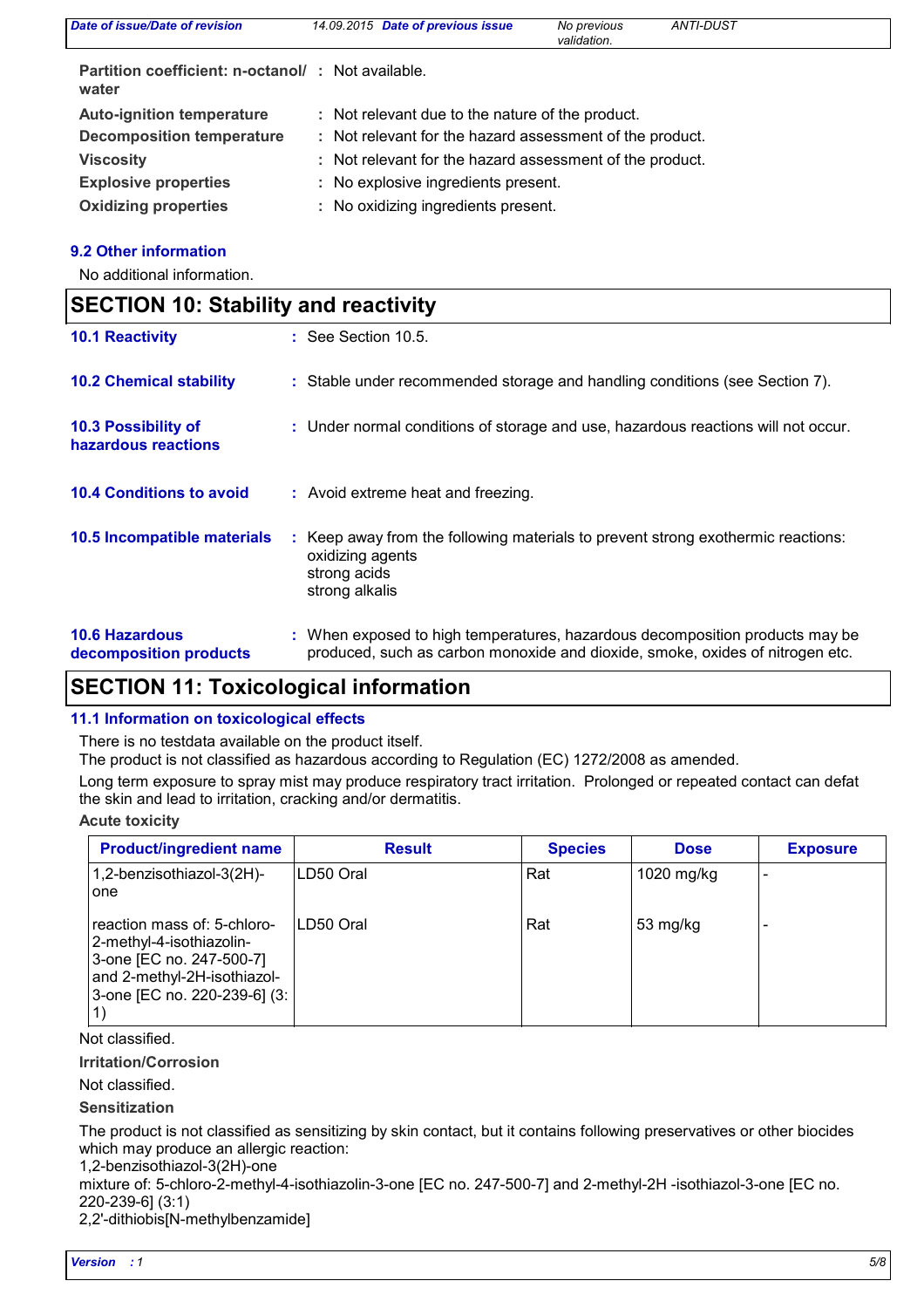| Date of issue/Date of revision                     | 14.09.2015 Date of previous issue | No previous<br>validation. | <b>ANTI-DUST</b> |  |
|----------------------------------------------------|-----------------------------------|----------------------------|------------------|--|
| <b>Mutagenicity</b>                                |                                   |                            |                  |  |
| Not classified.                                    |                                   |                            |                  |  |
| Carcinogenicity                                    |                                   |                            |                  |  |
| Not classified.                                    |                                   |                            |                  |  |
| <b>Reproductive toxicity</b>                       |                                   |                            |                  |  |
| Not classified.                                    |                                   |                            |                  |  |
| <b>Teratogenicity</b>                              |                                   |                            |                  |  |
| Not classified.                                    |                                   |                            |                  |  |
| Specific target organ toxicity (single exposure)   |                                   |                            |                  |  |
| Not classified.                                    |                                   |                            |                  |  |
| Specific target organ toxicity (repeated exposure) |                                   |                            |                  |  |
| Not classified.                                    |                                   |                            |                  |  |
| <b>Aspiration hazard</b>                           |                                   |                            |                  |  |
| Not classified.                                    |                                   |                            |                  |  |

# **SECTION 12: Ecological information**

Ecological testing has not been conducted on this product. Do not allow to enter drains, water courses or soil.

The product is not classified as environmentally hazardous according to Regulation (EC) 1272/2008.

| <b>12.1 Toxicity</b>                         | : No specific data.  |                |                 |
|----------------------------------------------|----------------------|----------------|-----------------|
| <b>Product/ingredient name</b>               | <b>Result</b>        | <b>Species</b> | <b>Exposure</b> |
| 1,2-benzisothiazol-3(2H)-one                 | Acute EC50 0,11 mg/l | Algae          | 72 hours        |
| <b>12.2 Persistence and</b><br>degradability | : No specific data.  |                |                 |
| <b>12.3 Bioaccumulative</b><br>potential     | : No specific data.  |                |                 |
| 12.4 Mobility in soil                        |                      |                |                 |
| Soil/water partition<br>coefficient (Koc)    | : Not available.     |                |                 |
| <b>Mobility</b>                              | : Not available.     |                |                 |
| 12.5 Results of PBT and vPvB assessment      |                      |                |                 |
| <b>PBT</b>                                   | : Not applicable.    |                |                 |
| <b>vPvB</b>                                  | : Not applicable.    |                |                 |
| 12.6 Other adverse effects                   | : Not available.     |                |                 |
| <b>SECTION 13: Disposal considerations</b>   |                      |                |                 |

#### **13.1 Waste treatment methods**

**Product**

- **Methods of disposal :**
	- Remove as much product as possible from the tools before cleaning. Liquid residue must not be emptied into drains or sewage system, but handled in accordance with national regulations. Product residues should be left at special companies which have permission for gathering this kind of wastes.

**European waste catalogue (EWC)**

| Waste code | <b>Waste designation</b>                                       |
|------------|----------------------------------------------------------------|
| 080112     | waste paint and varnish other than those mentioned in 08 01 11 |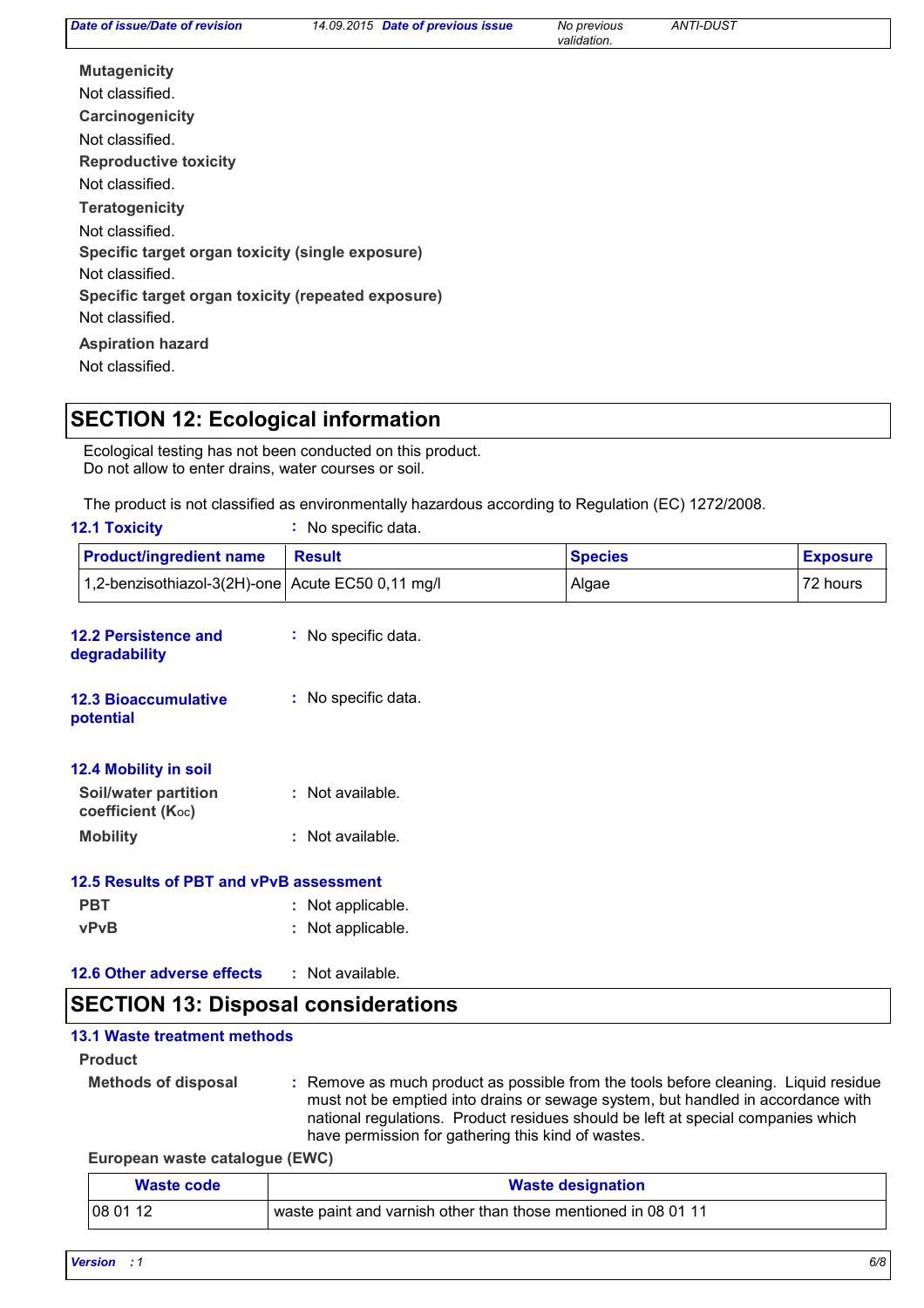| Date of issue/Date of revision | 14.09.2015 Date of previous issue | No previous | ANTI-DUST |  |
|--------------------------------|-----------------------------------|-------------|-----------|--|
|                                |                                   | validation. |           |  |

If this product is mixed with other wastes, the original waste product code may no longer apply and the appropriate code should be assigned. For further information, contact your local waste authority.

#### **Packaging**

**Methods of disposal :**

Empty packaging should be recycled or disposed of in accordance with national regulations.

**Special precautions :**

No additional information.

# **SECTION 14: Transport information**

This product is not regulated for carriage according to ADR/RID, IMDG, IATA.

|                                           | <b>ADR/RID</b>               | <b>IMDG</b>    | <b>IATA</b>    |
|-------------------------------------------|------------------------------|----------------|----------------|
| 14.1 UN number                            | Not regulated.               | Not regulated. | Not regulated. |
| 14.2 UN proper<br>shipping name           | $\qquad \qquad \blacksquare$ | -              |                |
| <b>14.3 Transport</b><br>hazard class(es) | $\qquad \qquad \blacksquare$ | -              |                |
| 14.4 Packing<br>group                     |                              |                |                |
| 14.5<br><b>Environmental</b><br>hazards   | No.                          | No.            | No.            |
| <b>Additional</b><br>information          |                              | ۰              |                |

**user**

**14.6 Special precautions for : Transport within user's premises: always transport in closed containers that are** upright and secure. Ensure that persons transporting the product know what to do in the event of an accident or spillage.

| <b>14.7 Transport in bulk</b>   | : Not available. |
|---------------------------------|------------------|
| according to Annex II of        |                  |
| <b>MARPOL 73/78 and the IBC</b> |                  |
| Code                            |                  |

### **SECTION 15: Regulatory information**

**15.1 Safety, health and environmental regulations/legislation specific for the substance or mixture**

**EU Regulation (EC) No. 1907/2006 (REACH)**

#### **Other EU regulations**

**Europe inventory :** Not determined.

- **VOC Directive :** This product is in scope of Directive 2004/42/CE.
- **15.2 Chemical Safety Assessment** This product contains substances for which Chemical Safety Assessments are still **:** required.

# **SECTION 16: Other information**

|                                      | $\mathbb V$ Indicates information that has changed from previously issued version.                                                                                                                                                                                                                                                                                    |
|--------------------------------------|-----------------------------------------------------------------------------------------------------------------------------------------------------------------------------------------------------------------------------------------------------------------------------------------------------------------------------------------------------------------------|
| <b>Abbreviations and</b><br>acronyms | $\therefore$ ATE = Acute Toxicity Estimate<br>CLP = Classification, Labelling and Packaging Regulation [Regulation (EC) No.<br>1272/2008]<br><b>DMEL = Derived Minimal Effect Level</b><br>DNEL = Derived No Effect Level<br>EUH statement = CLP-specific Hazard statement<br>PBT = Persistent, Bioaccumulative and Toxic<br>PNEC = Predicted No Effect Concentration |
|                                      |                                                                                                                                                                                                                                                                                                                                                                       |